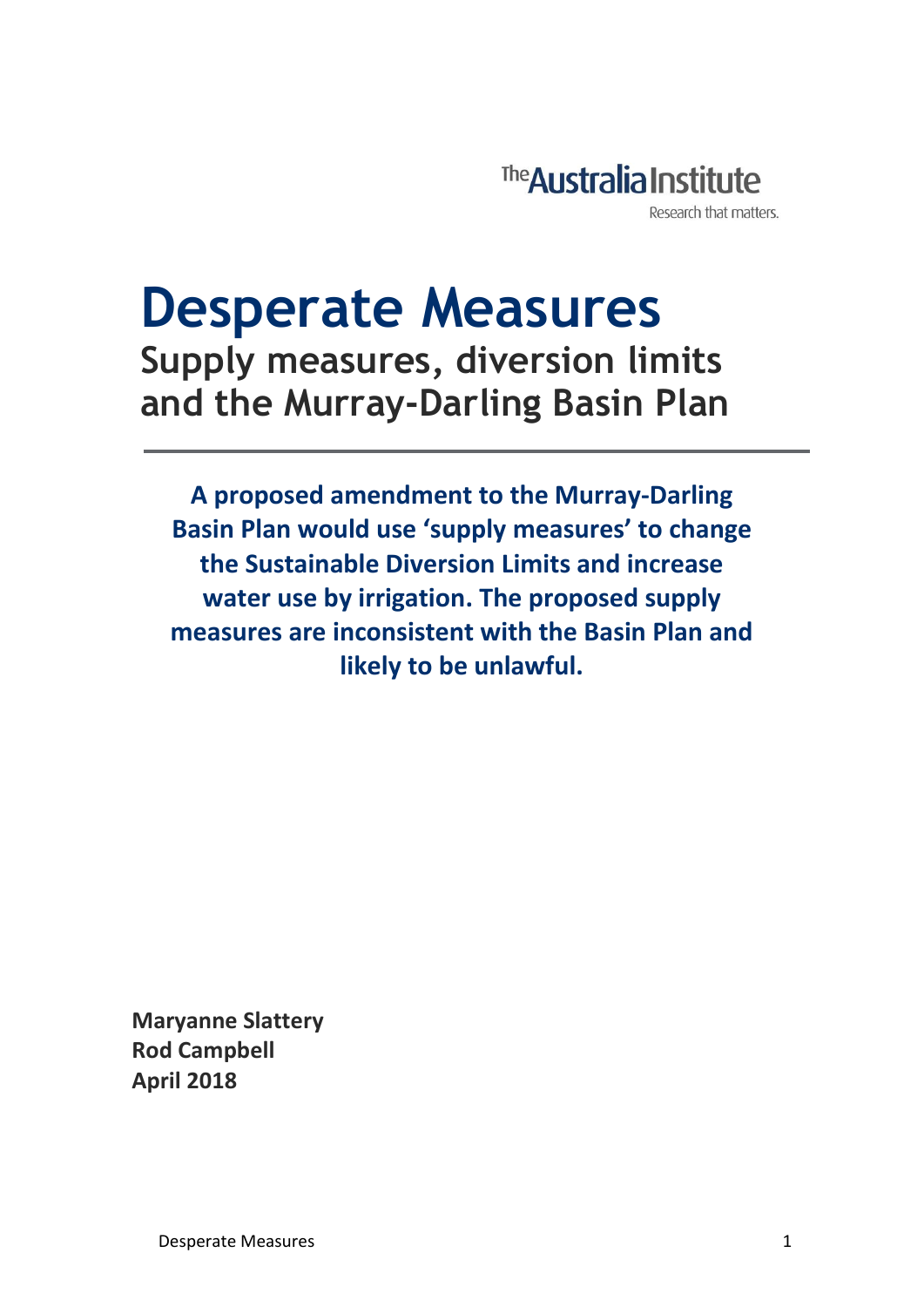## **ABOUT THE AUSTRALIA INSTITUTE**

The Australia Institute is an independent public policy think tank based in Canberra. It is funded by donations from philanthropic trusts and individuals and commissioned research. We barrack for ideas, not political parties or candidates. Since its launch in 1994, the Institute has carried out highly influential research on a broad range of economic, social and environmental issues.

## **OUR PHILOSOPHY**

As we begin the 21st century, new dilemmas confront our society and our planet. Unprecedented levels of consumption co-exist with extreme poverty. Through new technology we are more connected than we have ever been, yet civic engagement is declining. Environmental neglect continues despite heightened ecological awareness. A better balance is urgently needed.

The Australia Institute's directors, staff and supporters represent a broad range of views and priorities. What unites us is a belief that through a combination of research and creativity we can promote new solutions and ways of thinking.

## **OUR PURPOSE – 'RESEARCH THAT MATTERS'**

The Institute publishes research that contributes to a more just, sustainable and peaceful society. Our goal is to gather, interpret and communicate evidence in order to both diagnose the problems we face and propose new solutions to tackle them.

The Institute is wholly independent and not affiliated with any other organisation. Donations to its Research Fund are tax deductible for the donor. Anyone wishing to donate can do so via the website at [https://www.tai.org.au](https://www.tai.org.au/) or by calling the Institute on 02 6130 0530. Our secure and user-friendly website allows donors to make either one-off or regular monthly donations and we encourage everyone who can to donate in this way as it assists our research in the most significant manner.

Level 1, Endeavour House, 1 Franklin St Canberra, ACT 2601 Tel: (02) 61300530 Email: [mail@tai.org.au](mailto:mail@tai.org.au) Website: [www.tai.org.au](http://www.tai.org.au/)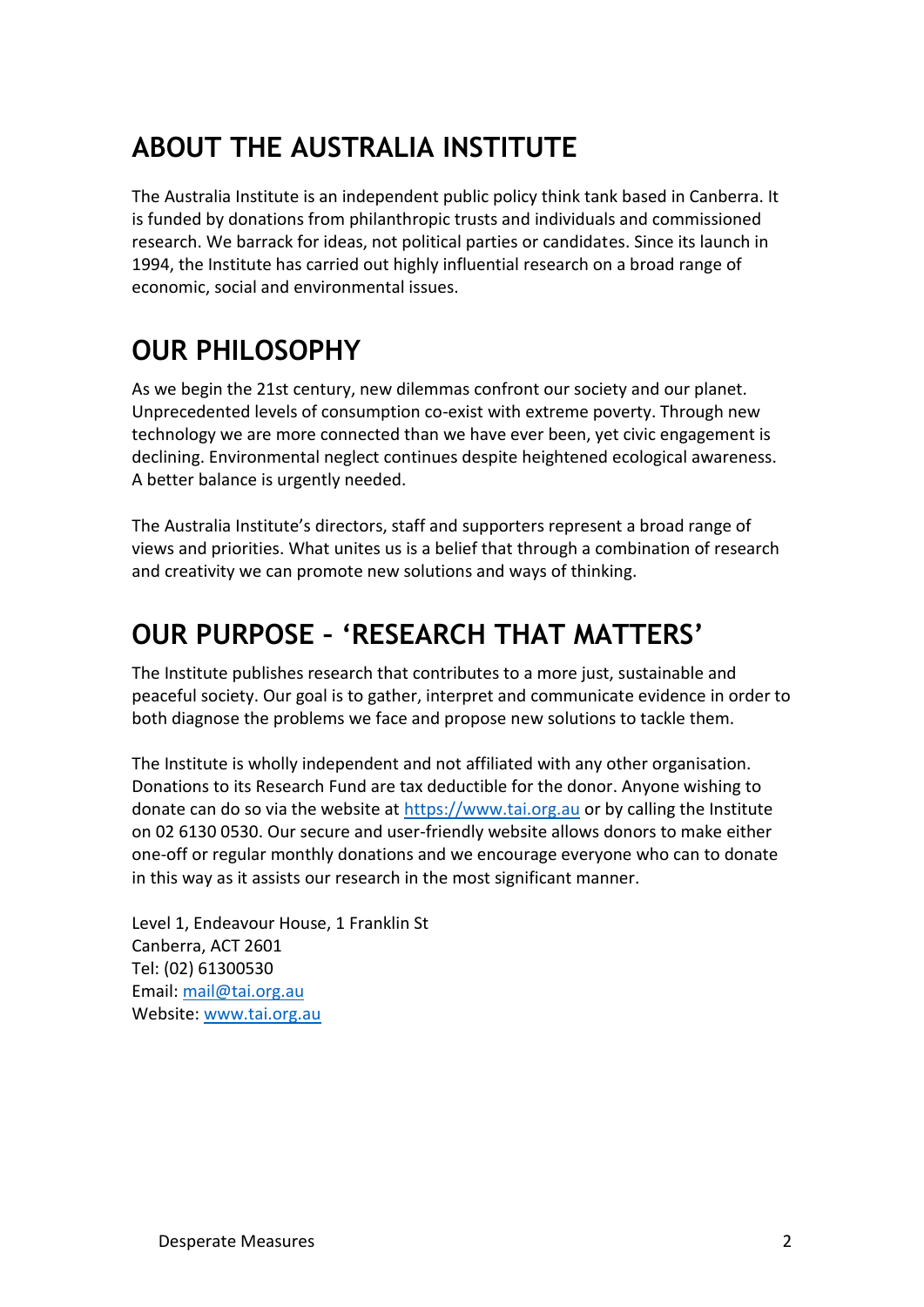# **Summary**

A proposed amendment to the Murray Darling Basin Plan looks to allow irrigators to use more water. It would change the limits on the amount of water that can be taken from each river, known as the Sustainable Diversion Limits (SDLs).

Under the Basin Plan, the SDLs can be adjusted, unless disallowed by Federal Parliament. The Australian Senate will soon vote on whether to disallow these changes to the Basin Plan. The SDL amendment should be disallowed. This paper outlines major flaws in the statutory calculation of the adjustment to the SDL.

The SDLs are more than how water is shared between irrigation and the environment. They create a statutory basis for water licences, which are financial assets. Banks lend to, and shareholders invest in, irrigation businesses based on their net assets, which include water licences. This means water licences affect the cost and availability of finance to the irrigation industry. Parts of the finance sector have an exposure to water licences. If SDLs are based on anything other than robust, credible and defensible numbers, there are risks to irrigation businesses, the environment, and also the financial sector.

The Basin Plan allows an SDL adjustment based on 'supply measures'. A supply measure aims to achieve the same environmental outcome as under the original Basin Plan, but using less water. For example, a levee bank could be built around a wetland. Water can be pumped into the wetland instead of travelling over the floodplain. This means that less water is required to inundate the wetland. The reduction in environmental water could then be used by irrigators.

The Basin Plan includes a robust method to ensure that the adjustments to the SDLs arising from supply measures are genuine and not simply an opportunity to reprosecute the SDLs. This is important to ensure the integrity of the SDLs is maintained.

The first step is the statutory hydrological model that was used for the Basin Plan (the benchmark model) is adjusted to include the supply measure, without any other changes.

Next, the benchmark model needs to be adjusted for 'unimplemented policy measures'. The benchmark model assumes that particular policies have been implemented to ensure environmental water is used effectively. If these policies have not been implemented, the benchmark model needs to be adjusted to ensure it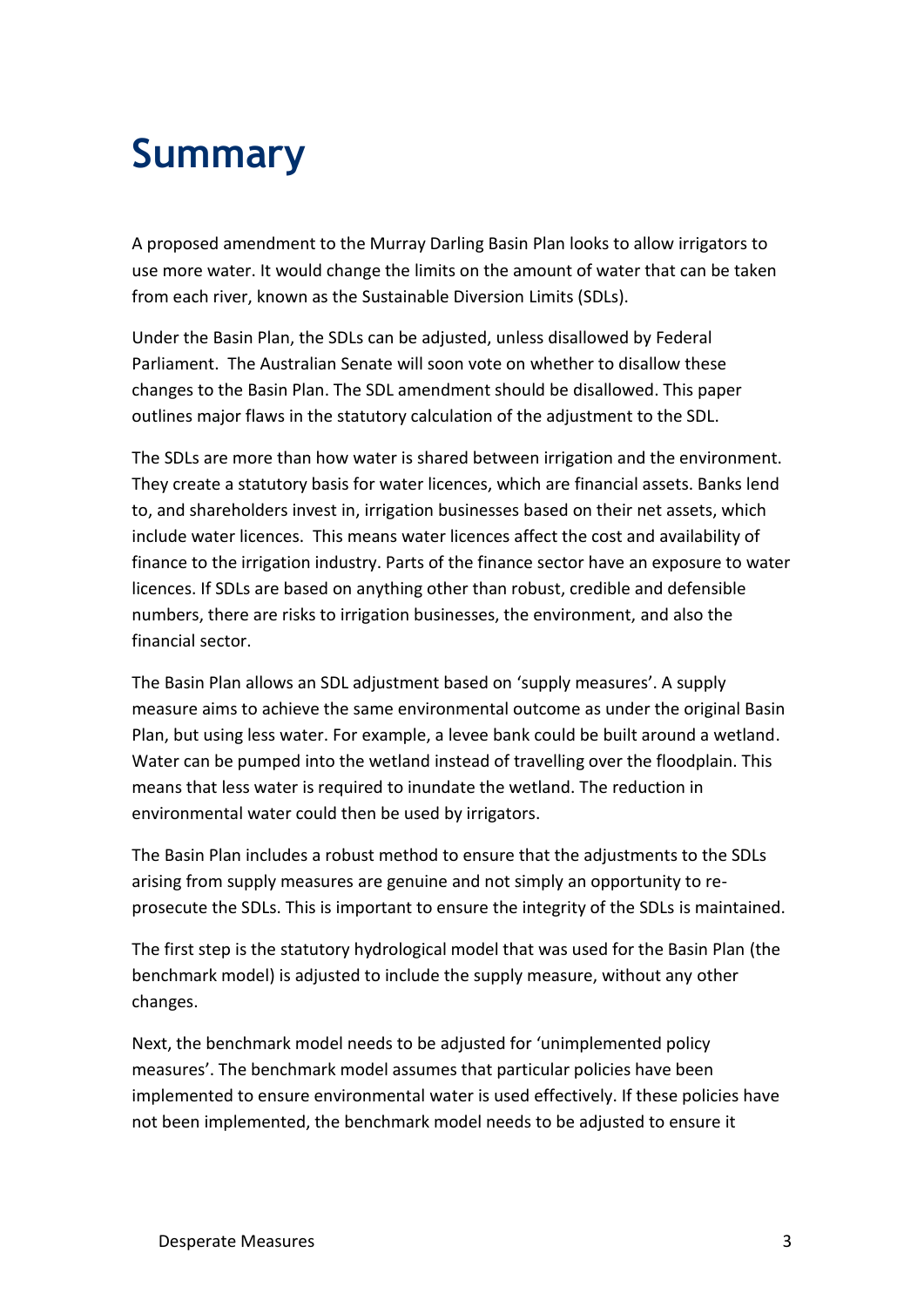reflects the actual policy situation. Without the unimplemented policies in place, much more water is required to achieve the same environmental outcomes.

The outputs from the benchmark model and the supply measure model are then compared against two criteria.

The first is 'equivalent environmental outcomes'. Hydrological indicators (such as flow height and duration) are surrogates for environmental outcomes. Equivalent environmental outcomes are assessed as being met when an algorithm of the hydrological outputs of the two models are deemed as equivalent.

The second condition is that the reliability of supply to other water users must not be reduced without some type of mitigation.

These requirements are clearly set out in the Basin Plan. Unless they are met, any adjustment to the SDLs is unlawful. At least two of the supply measure projects in the current amendment clearly do not meet these requirements, are likely to be unlawful, and should be disallowed.

The first is the Menindee Lakes project in western NSW. The Darling River flows into the Lakes, and the lakes flow out to the Lower Darling River. The proposal is to reconfigure the lakes to reduce evaporation; reduce water available for irrigation in the Lower Darling; and provide an alternate water supply to Broken Hill from the River Murray. The Murray Darling Basin Authority (MDBA) has not adjusted modelling for unimplemented policy measures, confirmed in correspondence with The Australia Institute. In other words, there may not be any water to be 'saved' by this supply measure. MDBA modelling also shows a detrimental effect on reliability from the proposed measure. Aside from the major agribusiness at Tandou Station, affected water holders have not received any kind of offset, compensation, or structural adjustment.

The second is the Enhanced Environmental Water Delivery project, which aims to produce the same environmental outcomes with less water by changing the timing of environmental releases and improving the administration of environmental water. This project is, in effect, an unimplemented policy measure. It is not a supply measure per se. Including an unimplemented policy measure, already assumed in benchmark modelling, as a supply measure is double counting, not a water saving. This project also includes changes to the benchmark model that are in addition to the supply measure because it uses a different environmental flow demand series. This is clearly not in line with the Basin Plan's current legislation and regulations.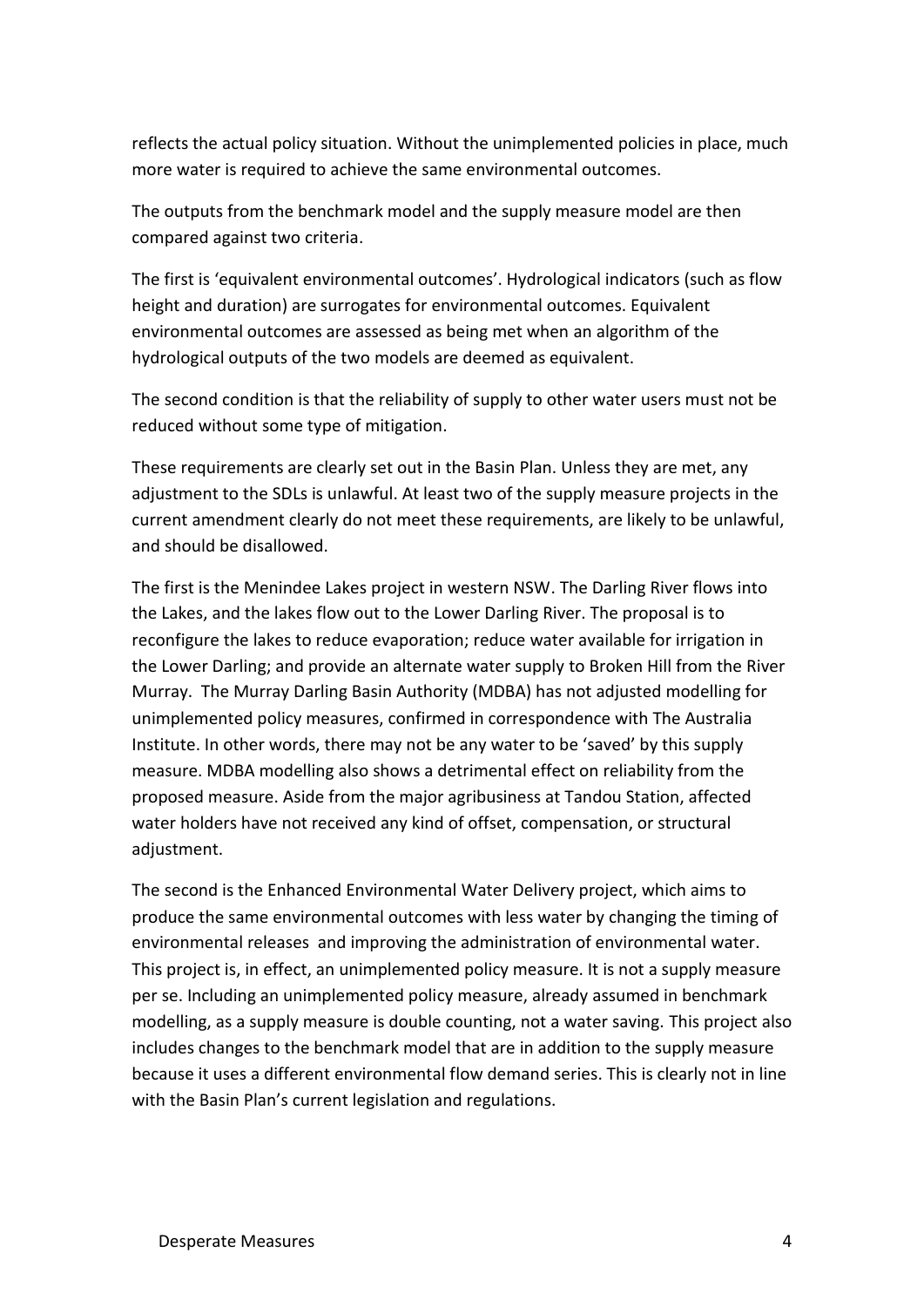These two projects account for up to around 300 gigalitres of the 605 gigalitres of the claimed savings that the amendment aims to divert to production. There are another 34 projects that are likely to have similar shortcomings, claiming to deliver water on paper, but unlikely to deliver anything in the real world. Tellingly, none of the business cases for these projects have been released to the public, or even to the Senate.

The legislated method to adjust the SDLs is robust to maintain the integrity of the SDLs and underlying water licences. However, the adjustment to the SDL does not comply with the legislation. The amended SDLs undermine the financial security of all water licences and increase risk for the financial sector that is exposed to water. The Senate should disallow the amendment.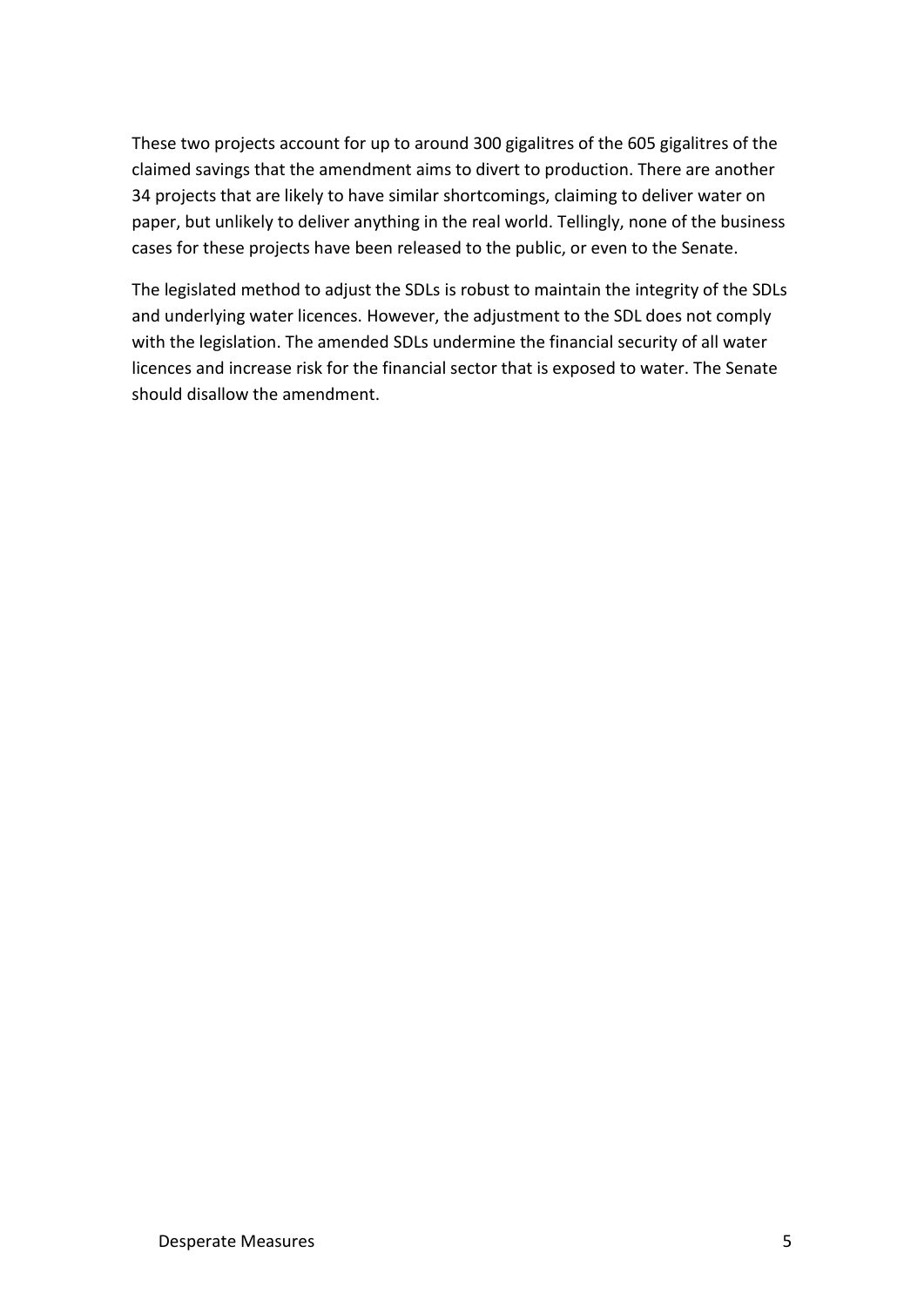# **Introduction**

The Murray Darling Basin Plan was legislated in 2012 to guide the sustainable use and management of water in the Murray Darling Basin. The Plan put limits on the amount of water that could be used in each valley and in the Basin as a whole. These 'sustainable diversion limits' (SDLs) are a key part of the Plan.

An SDL of 10,873 gigalitres (GL) was set for the whole Basin. This is 2,750 GL less than pre-Basin Plan levels, a reduction in water that can be extracted of around 25 percent. The reduction in use is referred to as the 'water recovery target'.

Under the Basin Plan, the SDLs can be adjusted through 'supply measures'. Supply measures aim to achieve the same environmental outcome as the original Basin Plan, but using less water. For example, a levee bank could be built around a wetland. Water can be pumped into the wetland instead of travelling over the floodplain. This means that less water is required to inundate the wetland. If these kinds of projects can show an 'equivalent environmental outcome' and no impact on reliability of water licences, the Basin Plan allows for a reduction in the water recovery target and an increase in the SDL. That is, an increase in the amount of water that can be used for irrigation.

Because the Basin Plan is Commonwealth legislation, changes to the SDLs can be disallowed by Federal Parliament. The Senate is currently considering a proposed amendment to the Murray-Darling Basin Plan, to increase the SDL in the southern Basin, increasing water use by irrigation, by 605 GL. The proposed amendment is based on 36 supply measure projects identified by the states and the Murray Darling Basin Authority (MDBA). Up to half of the water savings come from just two projects.

The Australia Institute has prepared this report from papers released to the Senate under an Order for Production of Documents requested by Senator Rex Patrick. We are also aware of the contents of two business cases, which make up to 50% of the proposed amendment. These are the Menindee Lakes Water Savings Project and the Enhanced Environmental Water Delivery project. Based on our reading of the Basin Plan (2012), these projects are unlawful.

There is also a paucity of information available to the public and our parliamentarians. For example, although the supply measure business cases are the basis of the amendment, the MDBA has not made any of these available. This has led to many unanswered questions about the projects, some of which we have identified in this report. The public and our parliamentarians have insufficient information to judge whether the amendments are justified.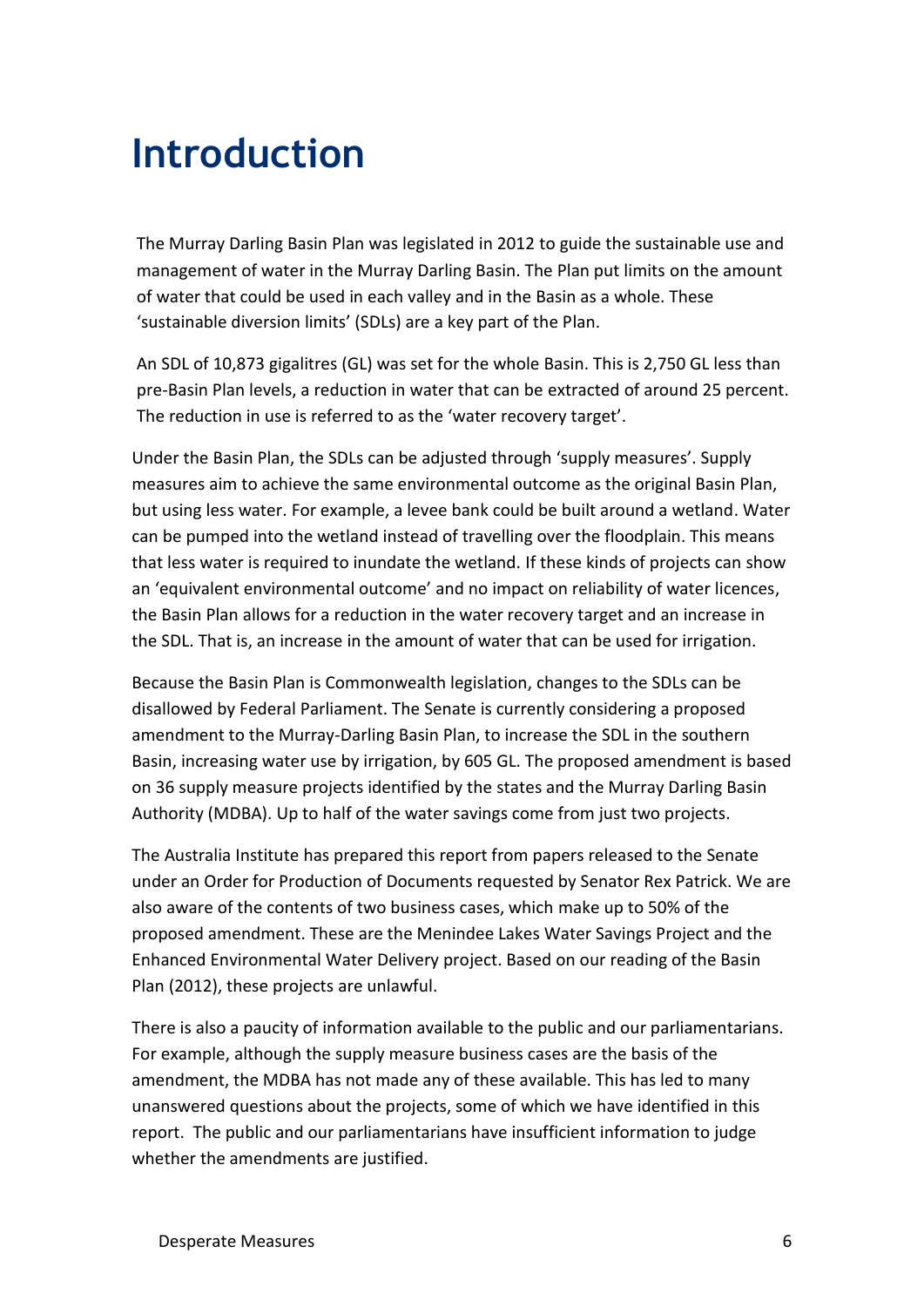# **Sustainable Diversion Limits**

The SDLs are more than how water is shared between irrigation and the environment. They create a statutory basis for water licences, which are financial assets. Banks lend to and shareholders invest in irrigation businesses based on their net assets, which include water licences. So, water licences affect the cost and availability of finance to the irrigation industry. Parts of the finance sector have an exposure to water licences. If SDLs are based on anything other than robust, credible and defensible numbers, there are risks to irrigation businesses, the environment, but also to the financial sector.

## **SUSTAINABLE DIVERSION LIMIT ADJUSTMENT MECHANISM**

The Murray-Darling Basin Authority (MDBA) can recommend an amendment to the SDLs under Chapter 7 of the Basin Plan.<sup>1</sup>

- Starting with the statutory **benchmark model run**;
- Adding the **supply measure** without any other changes; and
- Subtracting any **unimplemented policy measures**

And ensuring that compared with the benchmark model run, that there are:

- **Equivalent environment outcomes**; and
- No detrimental *impact to reliability* that have not been offset or negated. <sup>2</sup>

 $<sup>1</sup>$  In particular, see Basin Plan, (2012), s7.15. Chapter 7, Division 4 sets out the steps the Authority must</sup> take to determine the adjustment amount resulting from a supply measure. The method to calculate the adjustment from a supply measure is set out in Schedule 6 of the Basin Plan. Relevant extracts from Chapter 7 and Schedule 6 are shown at Appendix A.

<sup>2</sup> Basin Plan, (2012), s7.15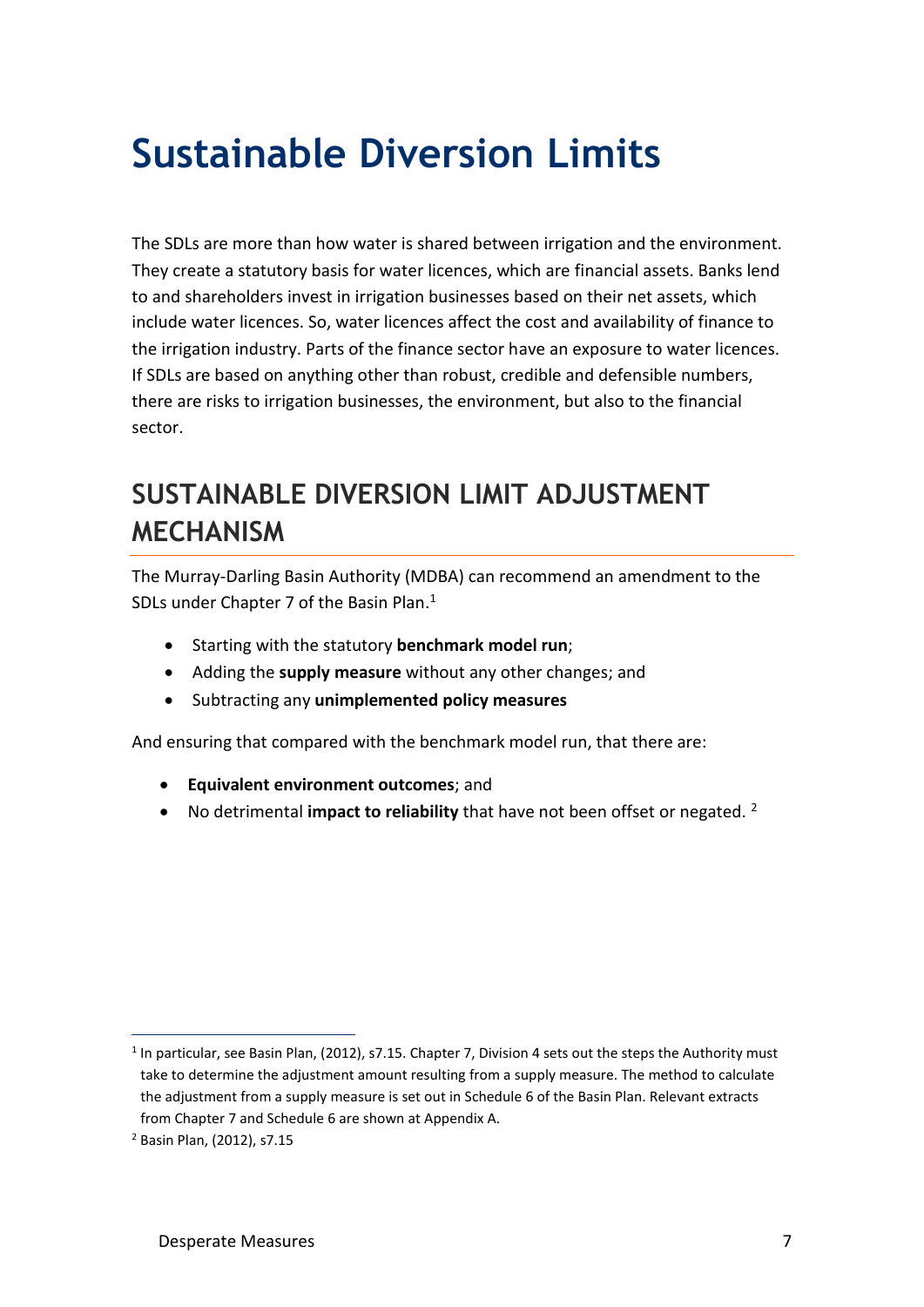### **Benchmark model run**

The benchmark model run is the statutory hydrological model that was used to set the SDLs under the Basin Plan.<sup>3</sup> The benchmark model also uses an environmental demand time-series to simulate how much water is needed for the environmental goals under the Basin Plan. <sup>4</sup> That is, there is a specific method to determine releases made for environmental water demands.

The benchmark assumed that environmental water was used as effectively as possible. This was to minimise how much water was taken from production while still achieving environmental outcomes. That effective use of environmental water was assumed through two key policies, called anticipated policy measures, because they were anticipated to be implemented 2019. If not implemented, they become 'unimplemented policy measures', and much more water is required to achieve the Basin Plan outcomes. So, the Basin Plan includes a provision to adjust the benchmark model run, for unimplemented policy measures. These 'unimplemented policy measures' are further discussed below.

### **Comparison of supply projects**

To compare the impact of the supply measure, a model run with the proposed project added to the benchmark model run is developed. The Basin Plan specifies that the comparison model should only include the supply proposal, without any other changes, to ensure that there was a like for like basis against the benchmark.

Like any kind of model, hydrological models are merely representations of reality and can always be improved. The hydrological models of the Murray Darling Basin are always being updated to reflect new data and research. However, it is important that model improvements are not used as a justification to change the SDL. Otherwise different environmental outcomes may have been demonstrated by simply a change in an underlying modelling assumption, which do not represent the proposed project or any other real world changes. For this reason, the benchmark model is compared against a model run with the supply measure. This is explicit in the Basin Plan:

<sup>3</sup> Basin Plan, (2012), Schedule 6, s6.02

<sup>4</sup> MDBA, (2012), *Hydrological modelling to inform the proposed Basin Plan: Methods and results,*  https://www.mdba.gov.au/publications/mdba-reports/hydrologic-modelling-inform-proposed-basinplan-methods-results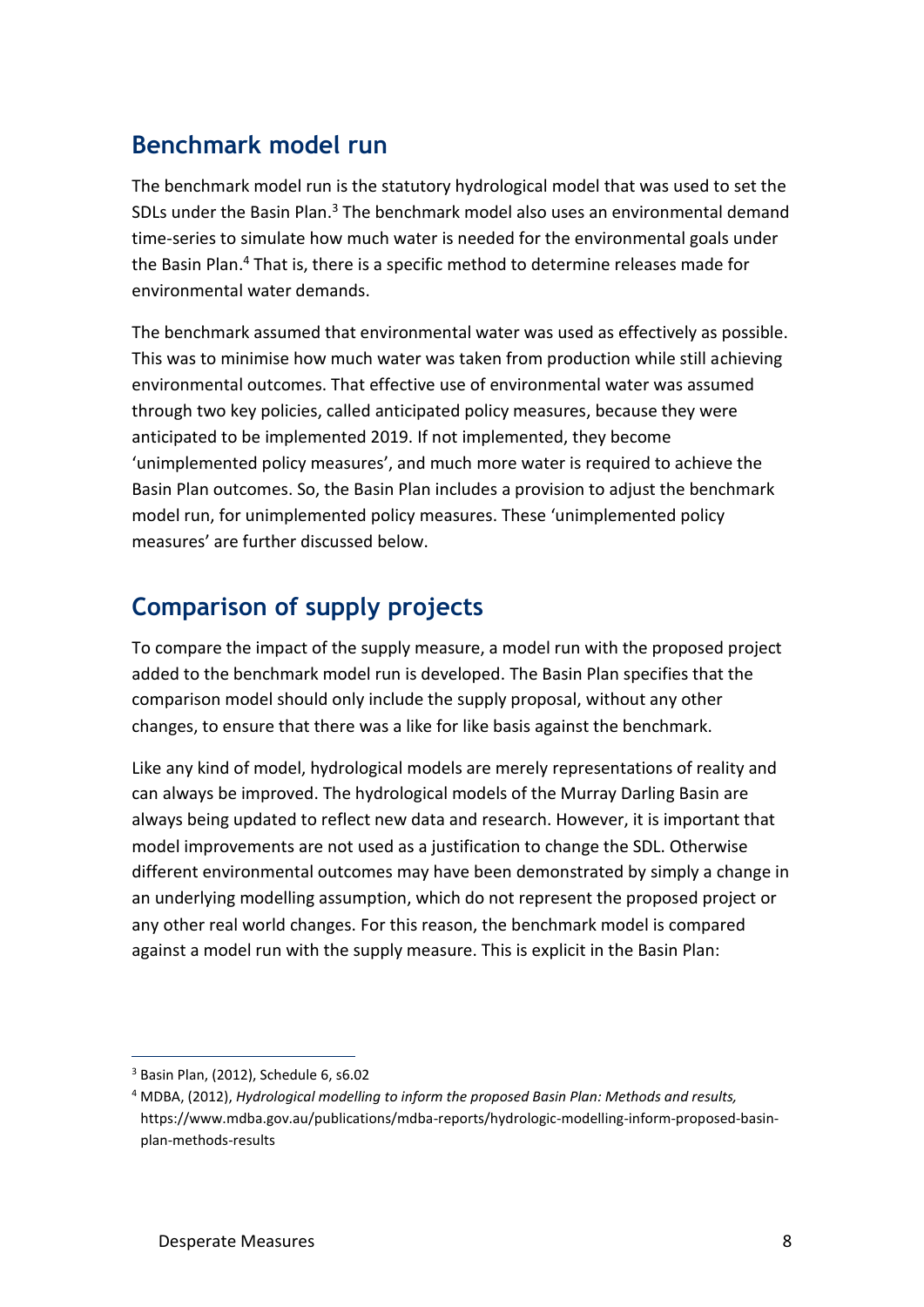*Hydrological modelling under the method to establish a supply contribution will start with the benchmark environmental flow events and these will only be modified as necessary to reflect the outcomes of the proposal and potential supply contribution.<sup>5</sup>* 

That is, the supply measure cannot use a different environmental flow demand method to that used in the statutory benchmark model run.

### **Unimplemented policy measures**

As mentioned above, the benchmark hydrological modelling assumes that two policies have been implemented to ensure environmental water is used effectively. The Basin Plan describes the two anticipated policy measures are to:

- *credit return flows for downstream environmental use; and*
- *allow the call of environmental water from storage during unregulated flow events. 6*

The first anticipated policy measure, the credit of return flows for downstream environmental use, is an administrative technique to recognise environmental water at multiple locations in the river. It is also referred to as 'the protection of environmental water' or 'shepherding'. This facilitates the delivery of environmental water throughout a river, without it being extracted by other users. The policy intent of crediting return flows is to allow environmental water to flow along a river and be protected from extraction. This measure also ensures that the Commonwealth investment in environmental water does not simply become a subsidy for other water licence holders, whose financial asset would otherwise be enhanced if they could legally extract and irrigate with the Commonwealth's environmental water.

The second anticipated policy measure is the release of environmental water from a storage during unregulated flows. The MDBA explains that unregulated flows:

<sup>5</sup> Basin Plan, (2012), Schedule 6, s6.06(3)

<sup>6</sup> Basin Plan 2012, s7.15(2) (b)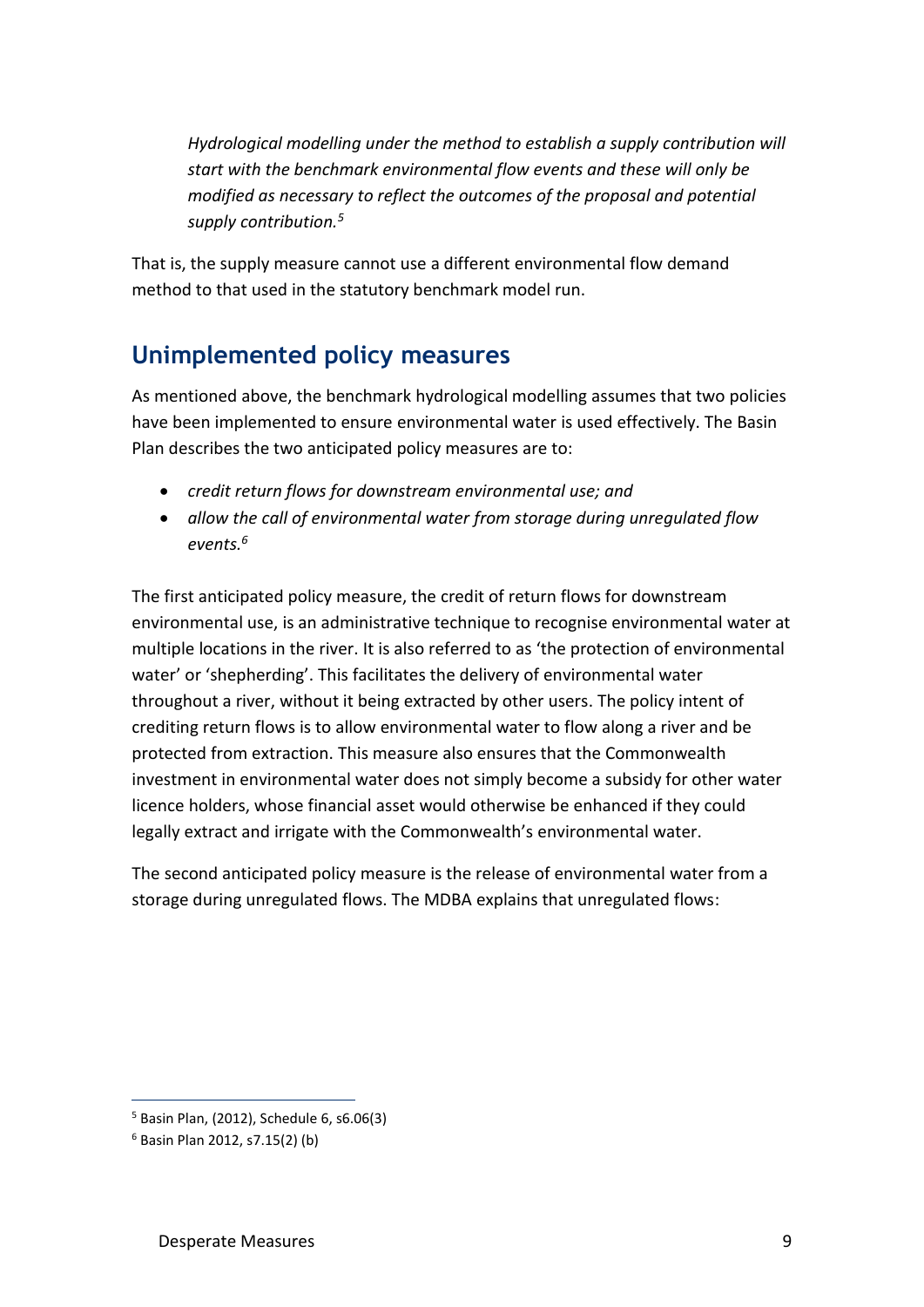*refer to water in the river which is in addition to anticipated water orders associated with entitlement and other commitments, and which cannot be captured downstream. In some places it may be uncontrolled flows above regulated flows, but at many places it can just mean flows that cannot be captured by a regulatory structure.<sup>7</sup>*

Unregulated flows are a result of rainfall and can be caused by inflows that cannot be captured; intentional dam releases to mitigate subsequent flooding; or a dam spilling.

If these policies have not been implemented, the benchmark model needs to be adjusted for the 'unimplemented policy measures'.<sup>8</sup>

Where these policies are not in place, SDL volumes need to be reduced. This is because more environmental water is required to achieve the same environmental outcomes.

The anticipated policies have significant implications for the SDL volumes. The MDBA estimated that more than an additional 1,250 GL is required to achieve the Basin Plan environmental outcomes if the anticipated policy measures were removed from the benchmark model run.<sup>9</sup> Without the anticipated policies in place, more than twice the potential total SDL adjustment is required just to achieve the outcomes in the benchmark model and the justification for the Basin Plan.

The Basin Plan outcomes cannot be achieved without the anticipated policy measures, because the latter are assumed in the benchmark model run. Anticipated policy measures that are not implemented by 2019 are called 'unimplemented policy measures' in the Basin Plan. 10,11 The SDL adjustment mechanism specifies that the unimplemented policy measures are removed from the benchmark model run when calculating the supply contribution.

<sup>7</sup> MDBA, (2013), *Constraints Management Strategy,* https://www.mdba.gov.au/publications/mdbareports/constraints-management-strategy

<sup>&</sup>lt;sup>8</sup> These are also referred to as 'Pre-requisite policy measures'

<sup>9</sup> MDBA, (2014), *Constraints Management Strategy annual progress report 2013-14,* 

https://www.mdba.gov.au/sites/default/files/pubs/CMS-Annual-Report-09Dec14.pdf <sup>10</sup> Basin Plan, (2012), s7.15

 $11$  The unimplemented policy measures are also known as 'unimplemented Pre-Requisite Policy Measures'.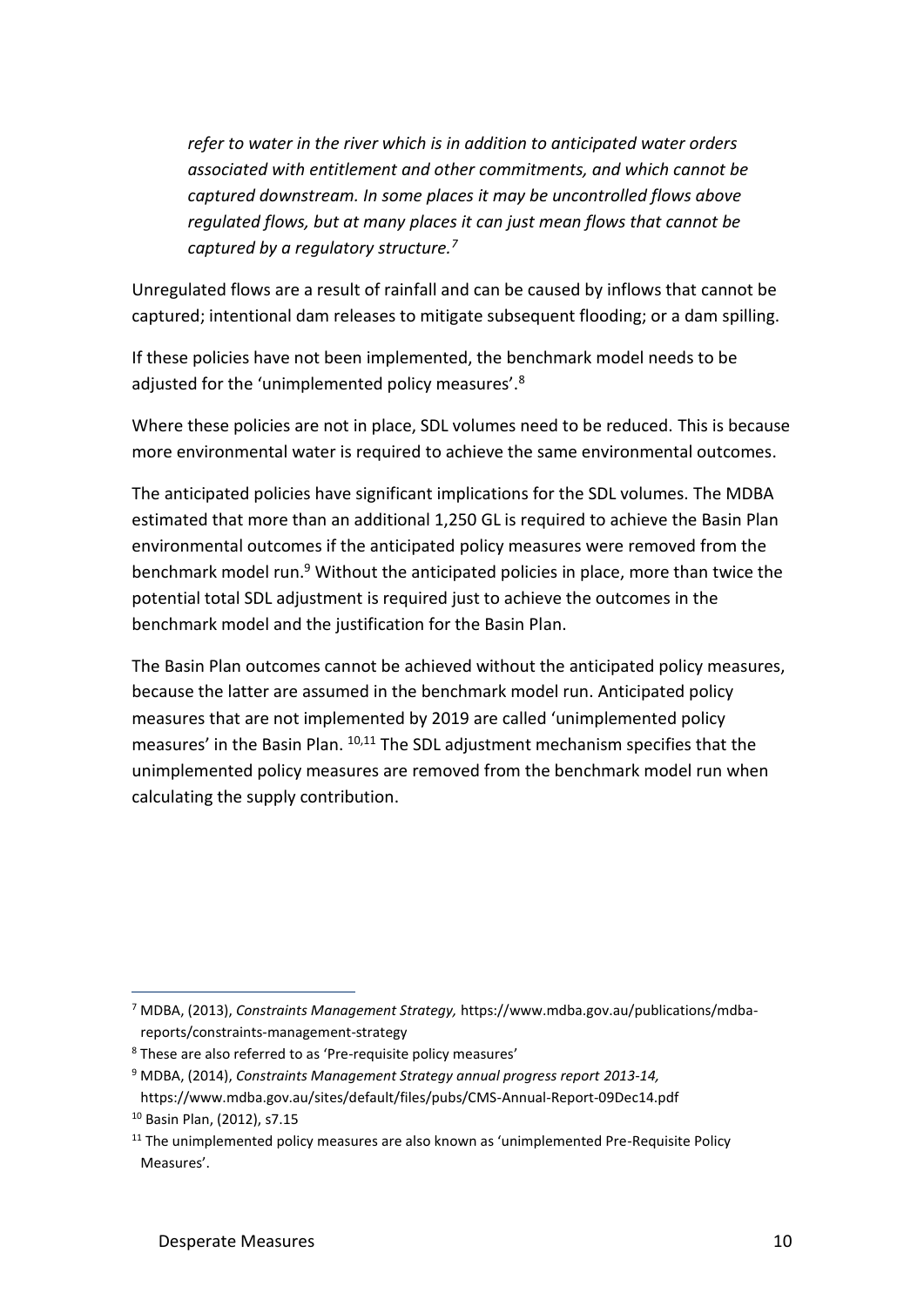### **Equivalent environmental outcomes**

Once the benchmark model is adjusted for the supply measure project and the unimplemented policy measures, the model outcomes need to demonstrate equivalent environmental outcomes between the benchmark model run and the supply measure model run. This is outlined in Schedule 6 of the Basin Plan.

Under the environmental equivalent test, hydrological indicators (such as flow height and duration) are surrogates for environmental outcomes. An algorithm of the hydrological indicators produces a score for each model. Equivalent environmental outcomes are assessed as being met based on the comparison of the scores.

### **Impacts on reliability**

The reliability of a supply of water to the holders of water access rights is both:

- how much water is allocated against a water license type over the long term. For example, a high security water licence might receive a long-term average annual water allocation of 95%; and
- how much an individual licence holder receives against that license. It is possible that reliability could be enhanced or diminished for an individual or group of licence holders, without changing the reliability of the total licence type.

The SDL adjustment for the supply contribution requires that there is no detrimental impact on reliability that has not been offset or negated. Compensation or a structural adjustment package, are examples of how a detrimental impact of reliability could be offset or negated.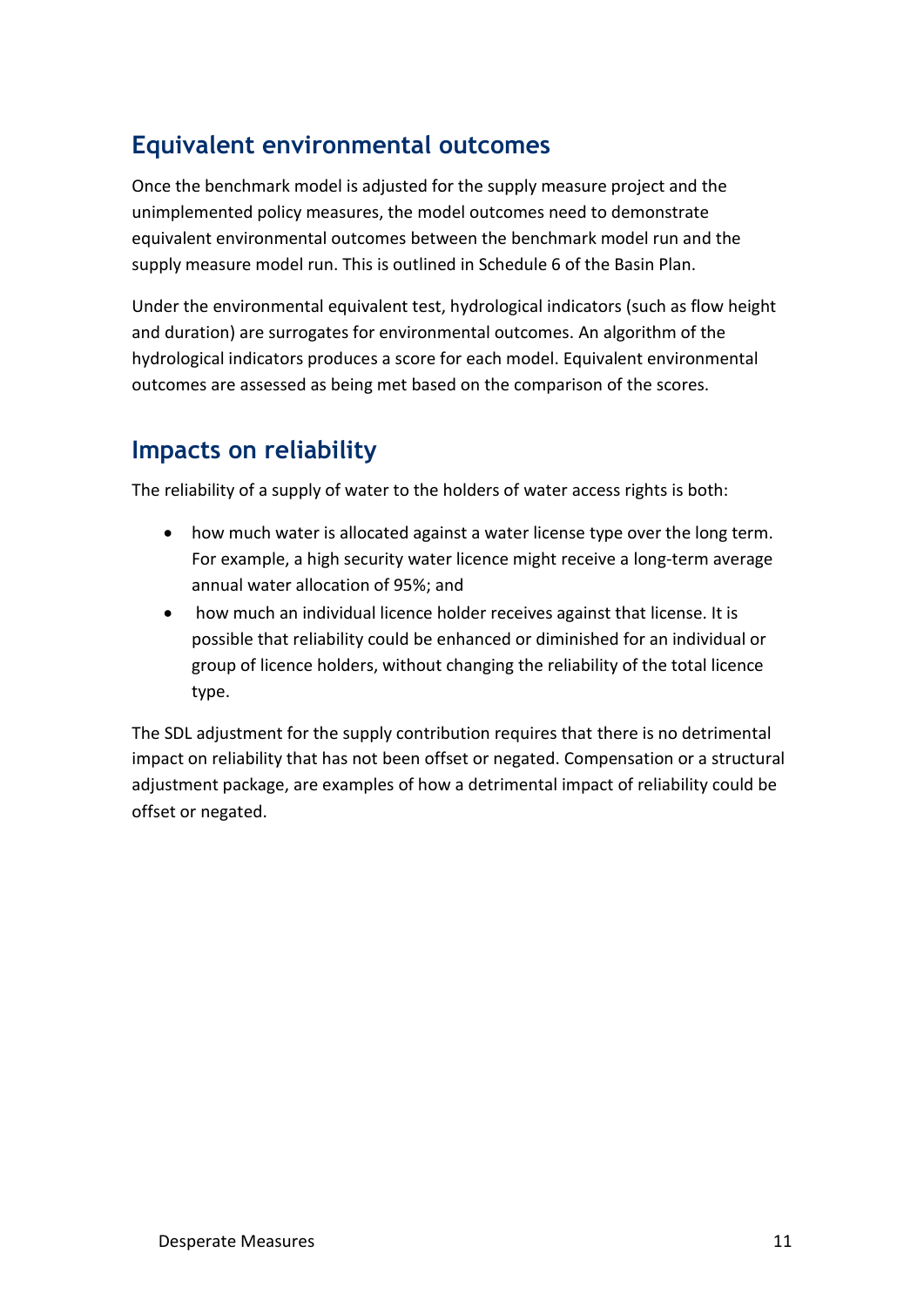# **Major supply measures**

The Australia Institute understands that two projects make up to approximately 50% of the total 605 GL supply contribution. The *Menindee Lakes Water Savings* project (Menindee project) is 106 GL and the *Enhanced Environmental Water Delivery* project (EEWD project) is approximately 200 GL. The Australia Institute contends that both of these supply measures are unlawful, because the adjustment is not calculated consistently with the steps in chapter 7 and/or the method in Schedule 6 of the Basin Plan.

## **MENINDEE LAKES WATER SAVINGS PROJECT**

The proposed Menindee Project saves water by reconfiguring the Menindee Lakes system to save water lost through evaporation. The proposal includes:

- decommissioning Lake Cawndilla as a storage;
- increasing releases from Lake Menindee by enlarging the outlet; changing the Lake's management rules; and works and rules to manage higher flows in the Lower Darling ; and
- reducing the current demand on the Lakes by providing an alternate town water supply to Broken Hill and removing irrigated horticulture from the Lower Darling.

### **Why the Menindee SDL adjustment is unlawful**

Any SDL adjustment arising from the Menindee Lakes project would be made unlawfully because:

- the benchmark model run was not adjusted for the unimplemented policy measures;
- there are detrimental impacts on reliability that have not been offset or negated.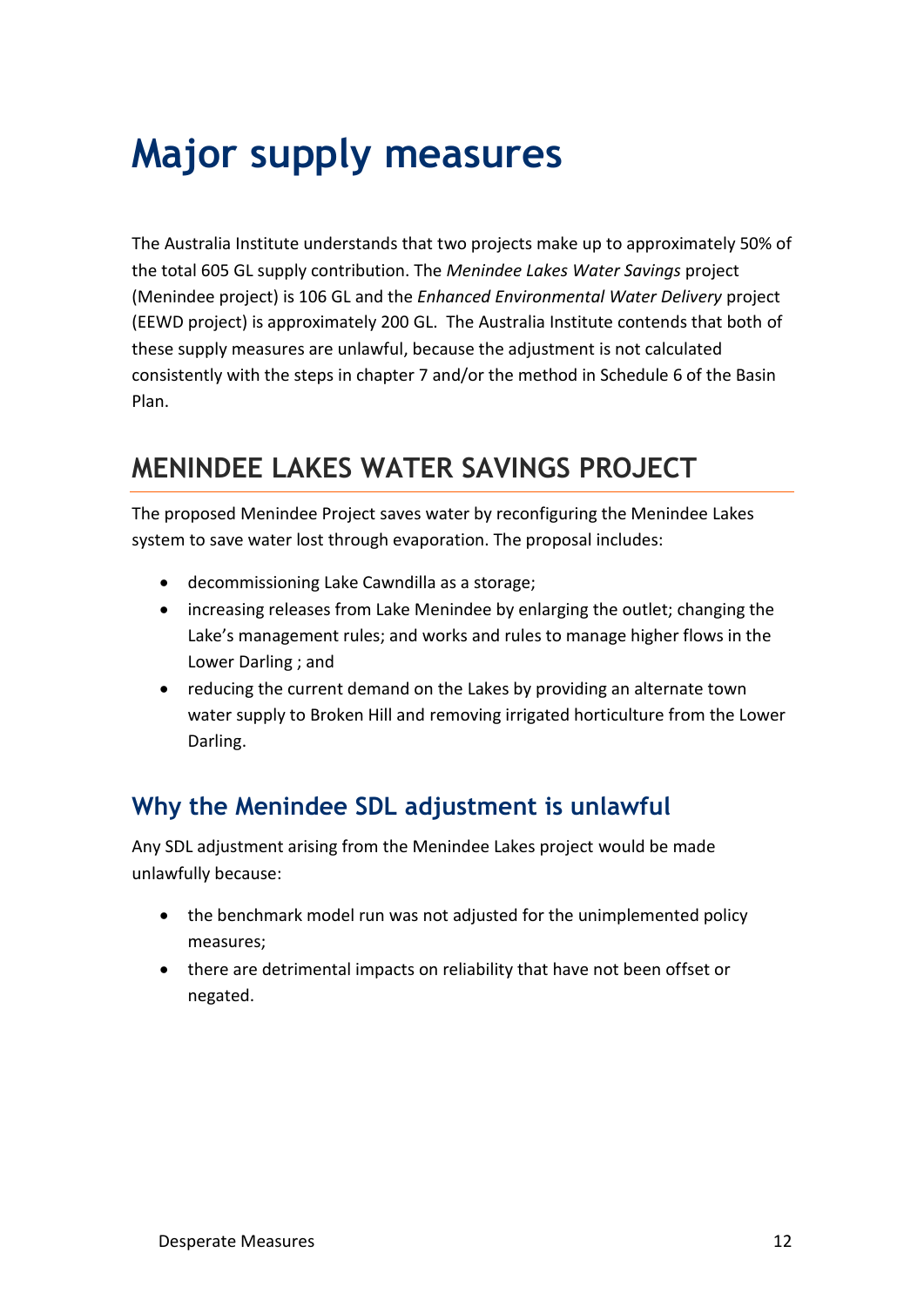#### *Menindee unimplemented policy measures*

The SDL adjustment based on the Menindee project has not adjusted for unimplemented policy measures, specifically the protection of environmental inflows into Menindee Lakes (credit of return flows). Environmental flows into Menindee Lakes are not currently protected from extraction into and throughout the Barwon-Darling River. The MDBA has identified this problem in the Barwon-Darling in the Northern Basin Review. <sup>12</sup> The MDBA's technical assessment of the Menindee Lakes Water Savings project states:

*Protection of additional inflows from the northern basin under the Basin Plan needs to be addressed.<sup>13</sup>*

However, MDBA has not adjusted the benchmark model run for the unimplemented policy measure as required under the Basin Plan and discussed above. This was confirmed by the MDBA in correspondence with The Australia Institute:

*Pre-requisite policy measures have been included in the modelling of the package of supply measure projects as part of the benchmark model. <sup>14</sup>*

This means that the benchmark model run included environmental water from the northern basin flows into and along the Barwon-Darling river and ultimately into Menindee Lakes. The benchmark model included an assumption that the environmental water was protected, which is described in the *Hydrological modelling to inform the proposed basin Plan: Methods and results,* which states:

*The water recovery in the Barwon-Darling system was modelled by changing the threshold at which water can be pumped from the river. Threshold-change is a substitute for future shepherding of recovered water, but this approach ensures that total diversions for consumptive use are consistent with the SDL<sup>15</sup> .* 

The long-term average inflow into Menindee Lakes under the benchmark model run is 143 GL per year. If the environmental flows are not protected, up to 143 GL should be removed from the benchmark model run, and could be greater than the proposed adjustment of 106 GL.

<sup>12</sup> MDBA, (2016), *Northern Basin Review,* https://www.mdba.gov.au/publications/mdbareports/northern-basin-review-report

<sup>13</sup> MDBA, (date unknown), *MDBA Analysis: Menindee Lakes Water Savings Project Phase Business Case,*  Documents obtained under OPD no. 685

<sup>&</sup>lt;sup>14</sup> Email from Philip Glyde dated 19 April 2018

<sup>15</sup> MDBA, (2012), *Hydrological modelling to inform the proposed basin Plan: Methods and results, https://www.mdba.gov.au/publications/mdba-reports/hydrologic-modelling-inform-proposed-basinplan-methods-results*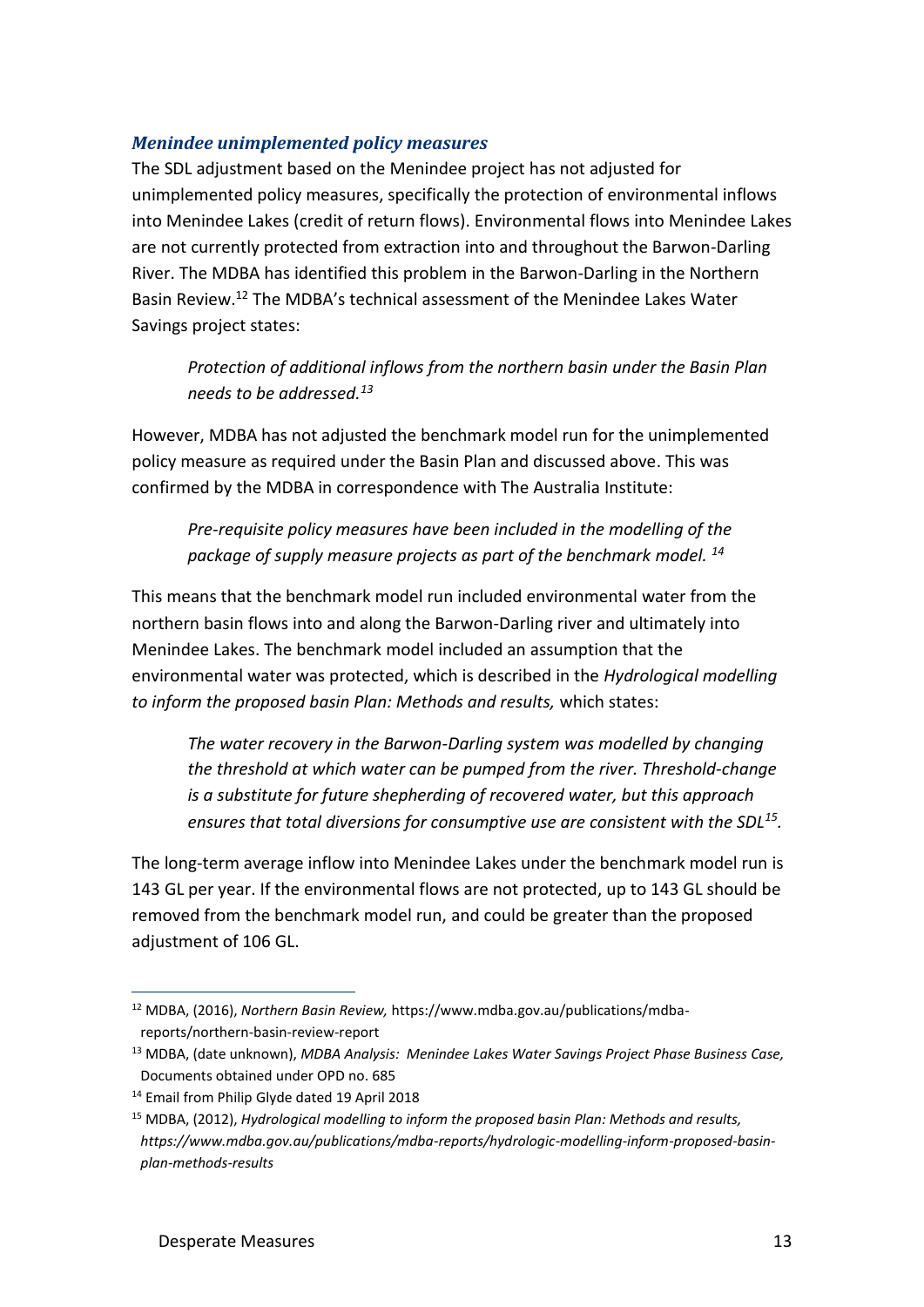The NSW Environmental Defenders' Office, on behalf of the Inland Rivers Network, advised MDBA that in their opinion the unimplemented policy measures should be included in the SDL adjustment calculation. The MDBA has adopted the position that the unimplemented policy measures do not apply to Menindee Lakes.

The MDBA's position on the Menindee Project is contradictory. On one hand it claims that the project can contribute to an SDL adjustment, but at the same time the project does not need to comply with all the provisions associated with such an adjustment. Given the importance of the project to the SDL amendment, it should be disallowed until the Menindee Project is assessed in line with the Basin Plan's full requirements.

#### *Impacts on reliability from the Menindee project*

The Menindee supply measure creates detrimental impacts on reliability, without measures to offset or negate that impact. The technical assessment of the Menindee project says:

*The proposal does not fully address potential risks and impacts to downstream water users, including reliability of supply, water quality and interactions with planned environmental water.<sup>16</sup>*

The Australia Institute understands that the business case for the Menindee project explains that a key part of the supply measure is to remove high security irrigation (horticulture) and demand for Broken Hill's water supply. Impacts on high security water holders will need to be mitigated via a structural adjustment. We understand that the business case does not include any mitigation for other water holders, such as general security or stock and domestic licences. Nor does it include an alternate water supply for Pooncarie or affected stock and domestic water users.

The largest holdings of Lower Darling high and general security water licences were located at Tandou Station. Tandou received a generous structural adjustment package in June 2017, which included selling all its water holdings to the Commonwealth and the decommissioning of irrigation from that property.<sup>17</sup> However, at the time of writing, no other water holders have received an offer for a structural adjustment.

<sup>16</sup> MDBA, (date unknown), *MDBA Analysis: Menindee Lakes Water Savings Project Phase Business Case,*  Documents obtained under OPD no. 685

<sup>17</sup> The Guardian, (October 2017), *\$78m buyback of Darling water was nearly double its valuation,*  https://www.theguardian.com/australia-news/2017/oct/26/78m-spent-on-darling-water-buybacknearly-double-its-valuation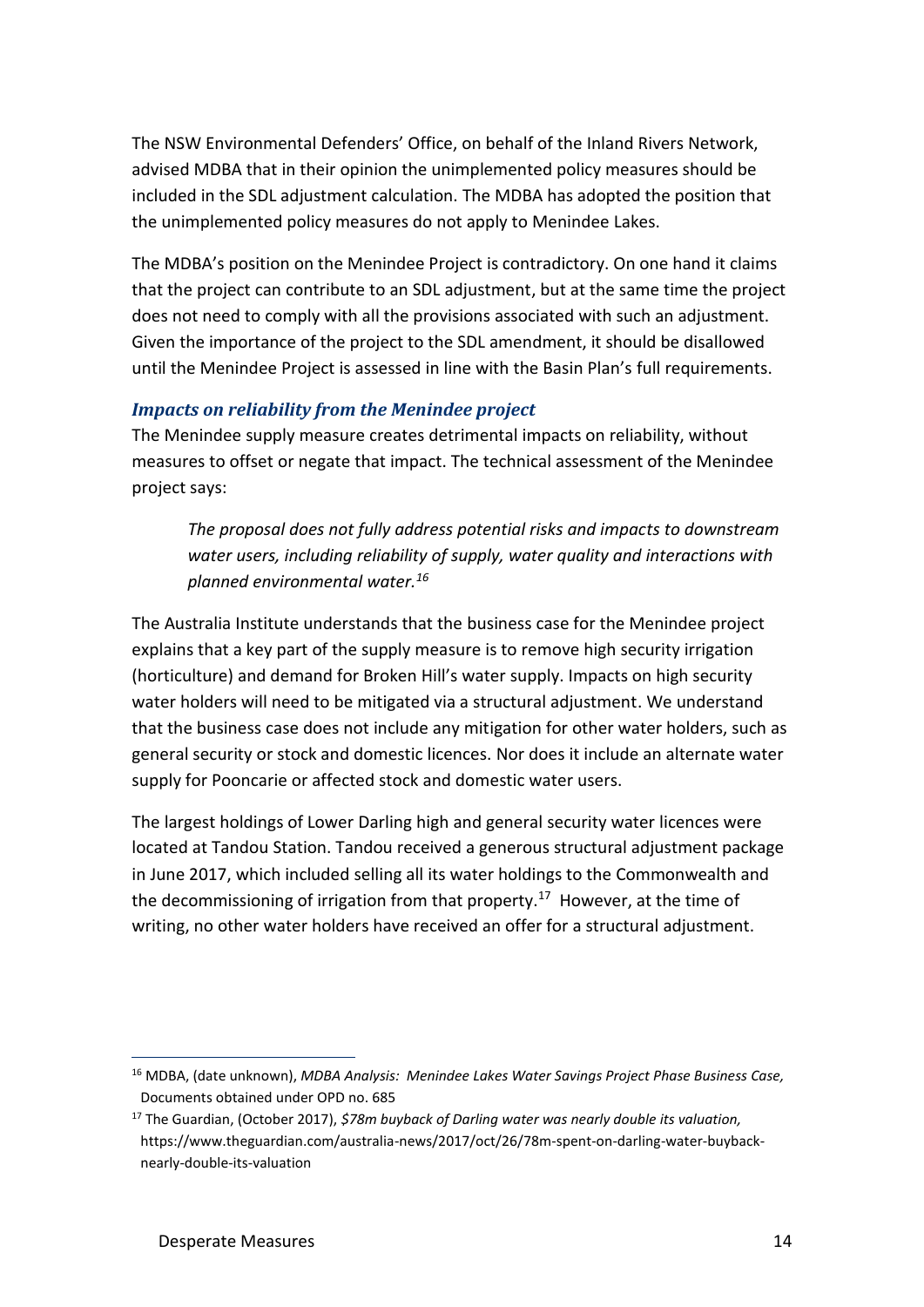The Australia Institute understands that hydrological modelling of the Menindee project undertaken by the MDBA shows a detrimental impact on reliability for water licences in the Lower Darling.

Neither the Menindee business case, nor the MDBA's technical assessment provide any detail about how the impacts on reliability have been offset or negated.

## **ENHANCED ENVIRONMENTAL WATER DELIVERY PROJECT**

The EEWD project is based on higher river flows and a different pattern of environmental water releases to the benchmark model run. It also includes improvements to the administration of environmental water.

The EEWD includes releasing water from storages during unregulated flows, based on 'hydrological cues'. Hydrological cues could be rainfall or the river reaching a certain height in a valley.

### **Why the EEWD SDL adjustment is unlawful**

The SDL adjustment arising from the EEWD project has been made unlawfully because:

- The model run for the supply measure has altered the benchmark model for the supply measure in a way that is inconsistent with the allowable changes outlined under the Basin Plan.<sup>18</sup>
- The unimplemented policy measure to allow releases of environmental water is not adjusted in the benchmark model run, and instead is included as a supply measure.

#### *Altering the benchmark model run for the supply measure*

The hydrological modelling for the EEWD did not start with the environmental flow events method set out in the benchmark model run, and specified under Schedule 6 of the Basin Plan (see Comparison of supply projects). That supply measure effectively proposes triggers (such as rainfall) to make environmental releases, rather than environmental demands, which formed the basis of the benchmark model. This is inconsistent with the method outlined in Schedule 6 and inconsistent with every other supply measure.

<sup>18</sup> Basin Plan, (2012), Schedule 6, s6.06(3)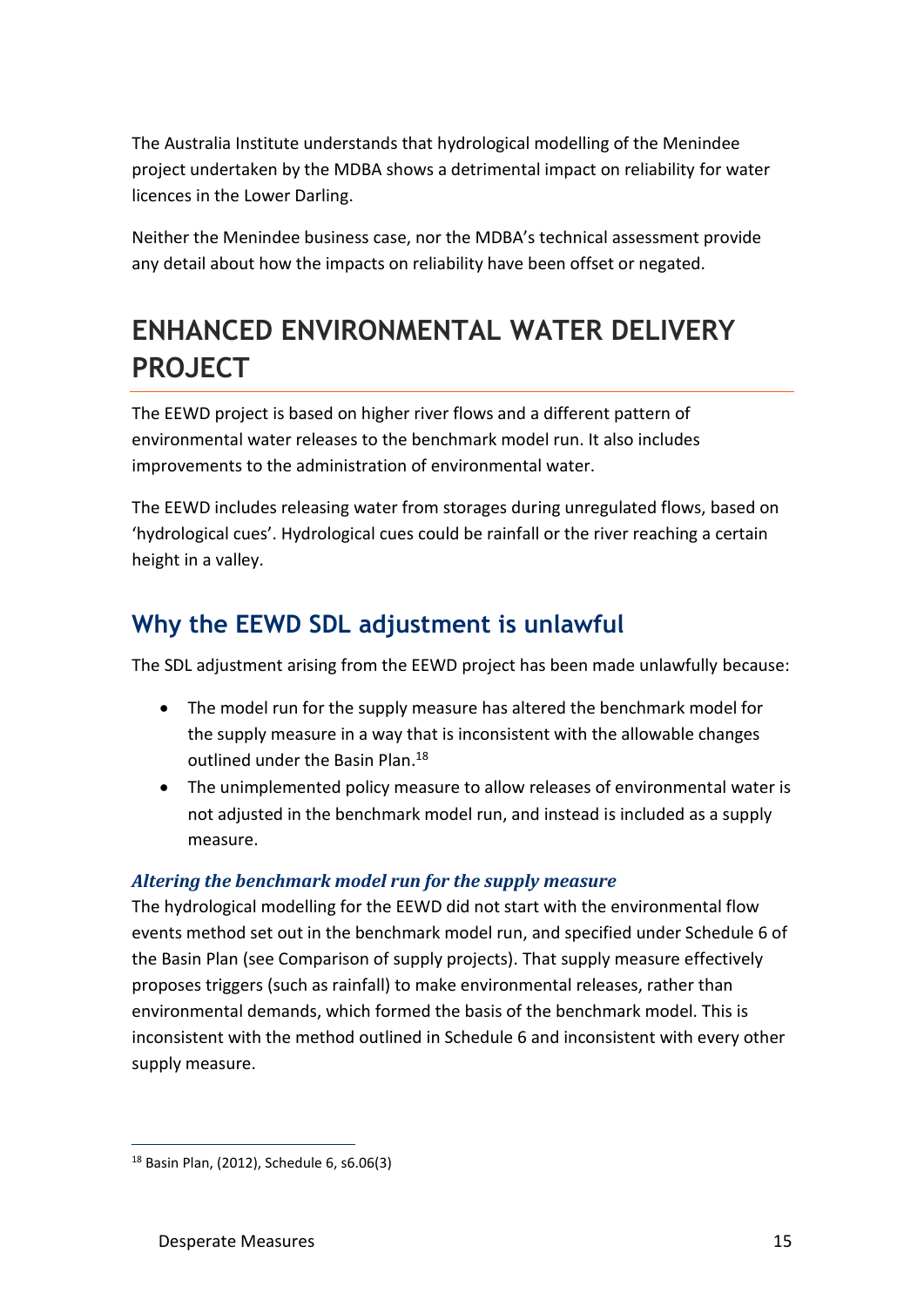#### *Unimplemented policy measure as a supply measure*

Most importantly, the project includes the implementation of an anticipated policy measure – the environmental releases from dams during unregulated flow events. The anticipated measure should have been removed from the benchmark model run (reducing the SDL), rather than being included as a supply measure (increasing the SDL).

MDBA is responsible for assessing whether the States will implement the anticipated policy measures by 2019. Each State prepared an implementation plan for MDBA to undertake that assessment. MDBA has not made the implementation plans or their assessment publicly available. The Australia Institute has requested the implementation plans and MDBA's assessment via Freedom of information request.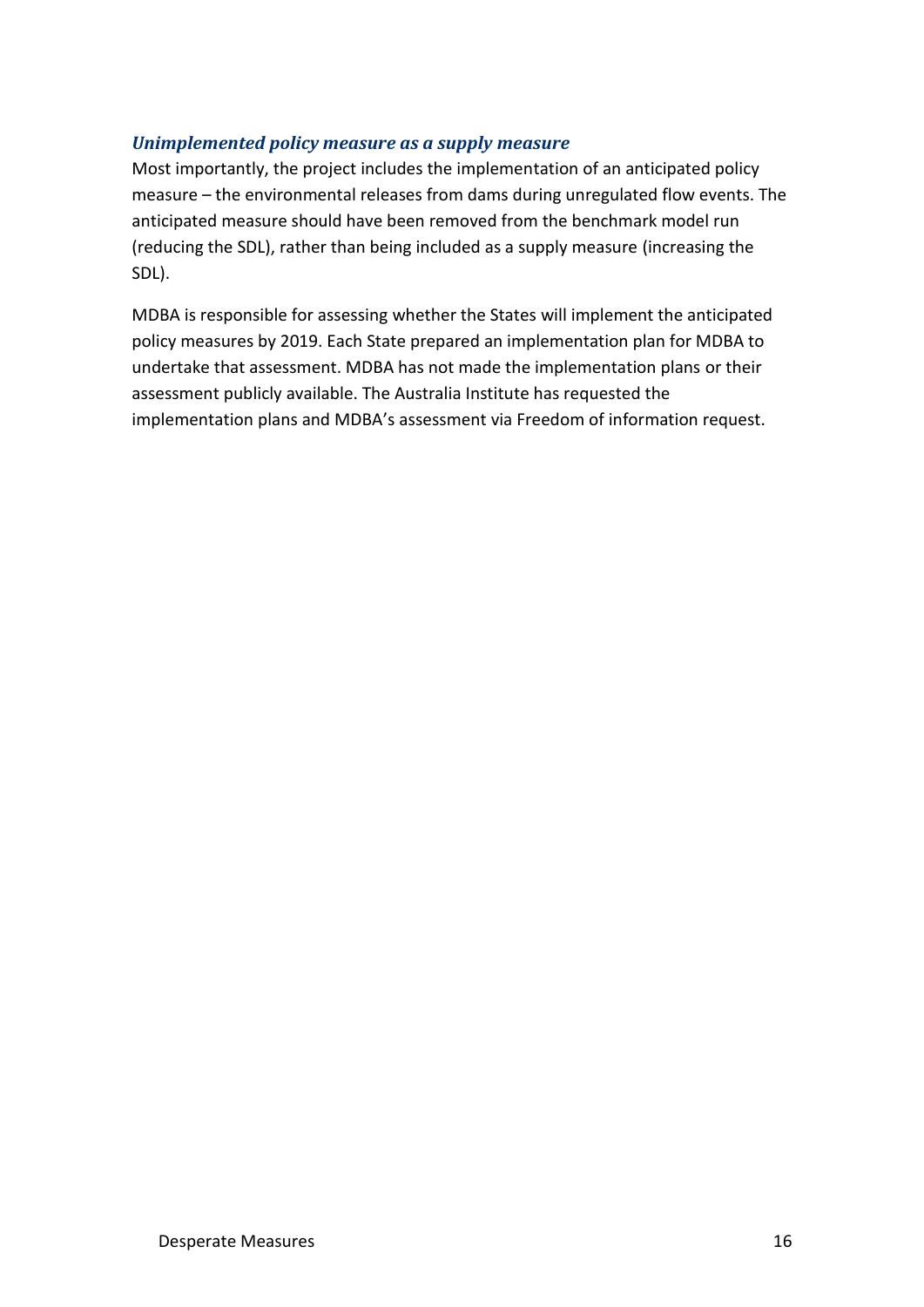## **Other concerns**

This report has focused only on the legal process to base the amendment to the SDLs. There are many more concerns relating to the business cases for each supply measure, which also form the basis for the SDL adjustment. None of the 36 business cases have been made publicly available or available to Senators. The lack of transparency raises several other questions that need to be answered before our parliamentarians can be confident that this amendment is justified:

- Why haven't the business cases that describe the supply measure projects been publicly released or made available to parliamentarians?
- Why hasn't the MDBAs assessment of the unimplemented policy measures been publicly released or made available to parliamentarians?
- Will MDBA immediately publish the supply measure business cases and the assessments of the unimplemented policy measures?
- Are the projects consistent with the requirements under the *National Partnership Agreement for Implementing the Water Reform in the Murray-Darling Basin* and performance milestone 7, in particular?
- Which projects did MDBA develop or assist the States to develop?
- Where MDBA did develop supply measure projects, how has MDBA then maintained objectivity and independence in the operation of the SDL adjustment?
- The Menindee Lakes Water Savings project was prepared by Blackwatch Consulting, of which Brett Tucker is the Director. Brett Tucker was also a member of the independent expert panel commissioned by the MDBA to review the effectiveness of a package of Supply Measures projects. Was this appointment identified as a conflict of interest, and if so, how was that conflict of interest managed?
- The Menindee Lakes Water Savings project has reduced the reliability of water licences in the Lower Darling.
	- a. What is the financial devaluation of those licences held by the Commonwealth Environmental Water Holder?
	- b. How has this impact been mitigated for licences held by irrigators?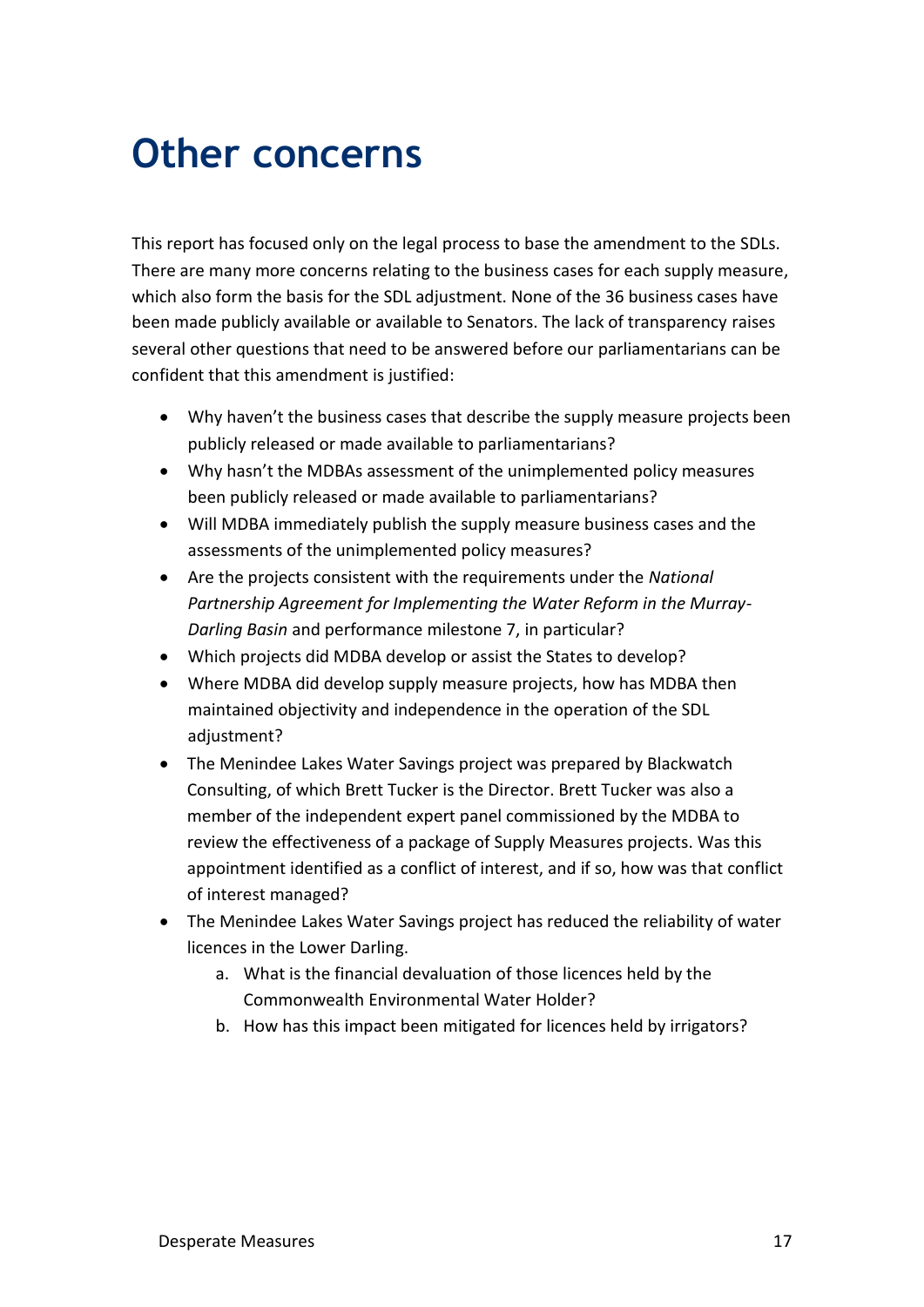- There are provisions in the Water Act and Basin Plan, which require that there is no net reduction of planned environmental water. Planned Environmental Water is defined in the Water Act, and is typically a statutory or operating rule to provide water for the environment. If planned water is reduced, more water owned by the Commonwealth Environmental Water Holder is required to achieve the environmental outcomes under the Basin Plan.
	- a. The Barmah-Millewa Environmental Water Allowance (BM-EWA) is planned environmental water under the Water Act.<sup>19</sup> The Australia Institute understands the *Operating rule change to the use of the Barmah-Millewa environmental water allowance* (BM-EWA) supply measure project proposes a restriction on the use of the BM-EWA.
	- b. Additional Dilution Flows are planned environmental water under the Water Act, which are likely to be significantly affected by the Menindee project.<sup>20</sup>

What assessments have been undertaken to ensure that there will be no net reduction in planned environmental water for the BM-EWA and the Additional Dilution Flows?

- The MDBA and New South Wales are currently negotiating new volumetric values for environmental water. These are called Long Term Diversion Limit Equivalents (LTDLE) (and are also known as Cap factors). $^{21}$  Using different LTDLE rates will change the SDLs and the water recovery targets.
	- a. What LTDLE rates were used in the supply measure projects?
	- b. What are the LTDLE rates that are currently proposed?
	- c. What are the new SDL and water recovery amounts per valley, based on the proposed LTDLE rates?
- Have there been any referrals to the Commonwealth Minister of the Environmental under the Environmental Protection and Biodiversity and Conservation Act for projects that:
	- a. May pose an impact on threatened species?
	- b. Impacts a site listed under the Ramsar convention?

<sup>19</sup> MDBA, (2017), *Objectives and Outcomes for River Operations in the River Murray System*, https://www.mdba.gov.au/publications/mdba-reports/objectives-outcomes-river-operations-rivermurray-system

<sup>20</sup> MDBA, (2017), *Objectives and Outcomes for River Operations in the River Murray System*, https://www.mdba.gov.au/publications/mdba-reports/objectives-outcomes-river-operations-rivermurray-system

<sup>21</sup> Cap factors are explained in The Australia Institute's report called *Ít's not the science, it's how you use i*t'. http://www.tai.org.au/content/its-not-science-its-how-you-use-it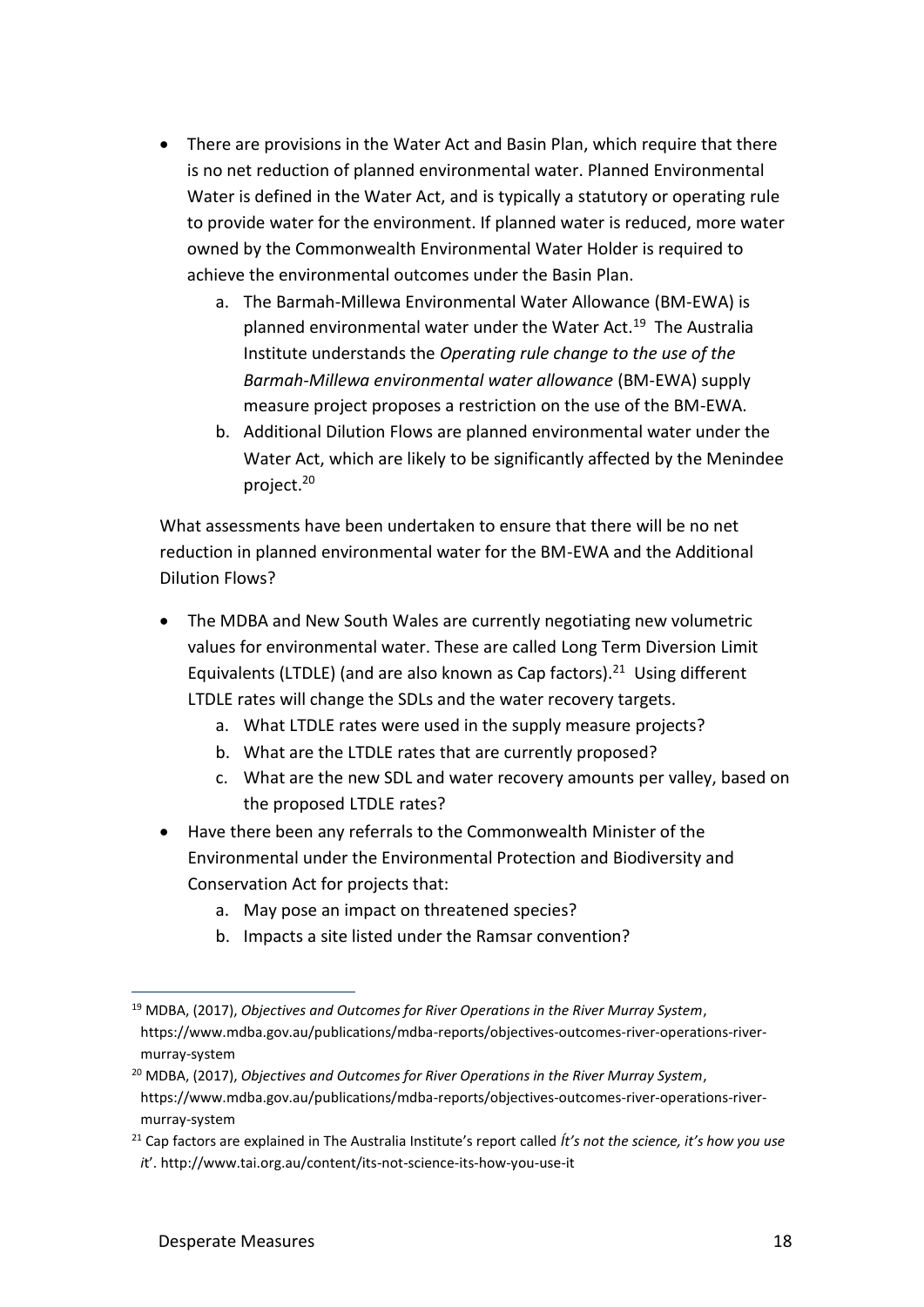# **Conclusion**

The Australian Senate is currently considering a proposed amendment to the Murray-Darling Basin Plan, to increase the level of extraction for irrigation by 605 GL. This amendment is based on 36 supply measures projects that aim to use less water to achieve equivalent environmental outcomes to the original Basin Plan.

The SDLs are more than how water is shared between irrigation and the environment. They create a statutory basis for water licences, which are financial assets. Banks lend to and shareholders invest in irrigation businesses based on their net assets, which include water licences. So, water licences affect the cost and availability of finance to the irrigation industry. Parts of the finance sector have an exposure to water licences. If SDLs are based on anything other than robust, credible and defensible numbers, there are risks to irrigation businesses, the environment, but also to the financial sector.

MDBA can recommend an adjustment to the SDLs, based on a prescriptive and robust method that is set out in the Basin Plan. The SDL adjustment method ensures the integrity of underlying water licences.

Two of the supply measure projects contribute nearly up to 50% of the total proposed adjustment – the Menindee Lakes Water Savings project and the Enhanced Environmental Water Delivery project.

The Australia Institute contend that both of these supply measures are unlawful, because the process used is not consistent with the adjustment method set out in the Basin Plan. The Basin Plan is a legal document and its provisions do not provide for SDL adjustments based on some of its conditions being met and others that may possibly be met at some later time.

The SDL adjustment arising from the Menindee Lakes project has been made unlawfully because:

- the benchmark model run was not adjusted for the unimplemented policy measures;
- there are detrimental impacts on reliability that have not been offset or negated.

The SDL adjustment arising from the EEWD project has been made unlawfully because: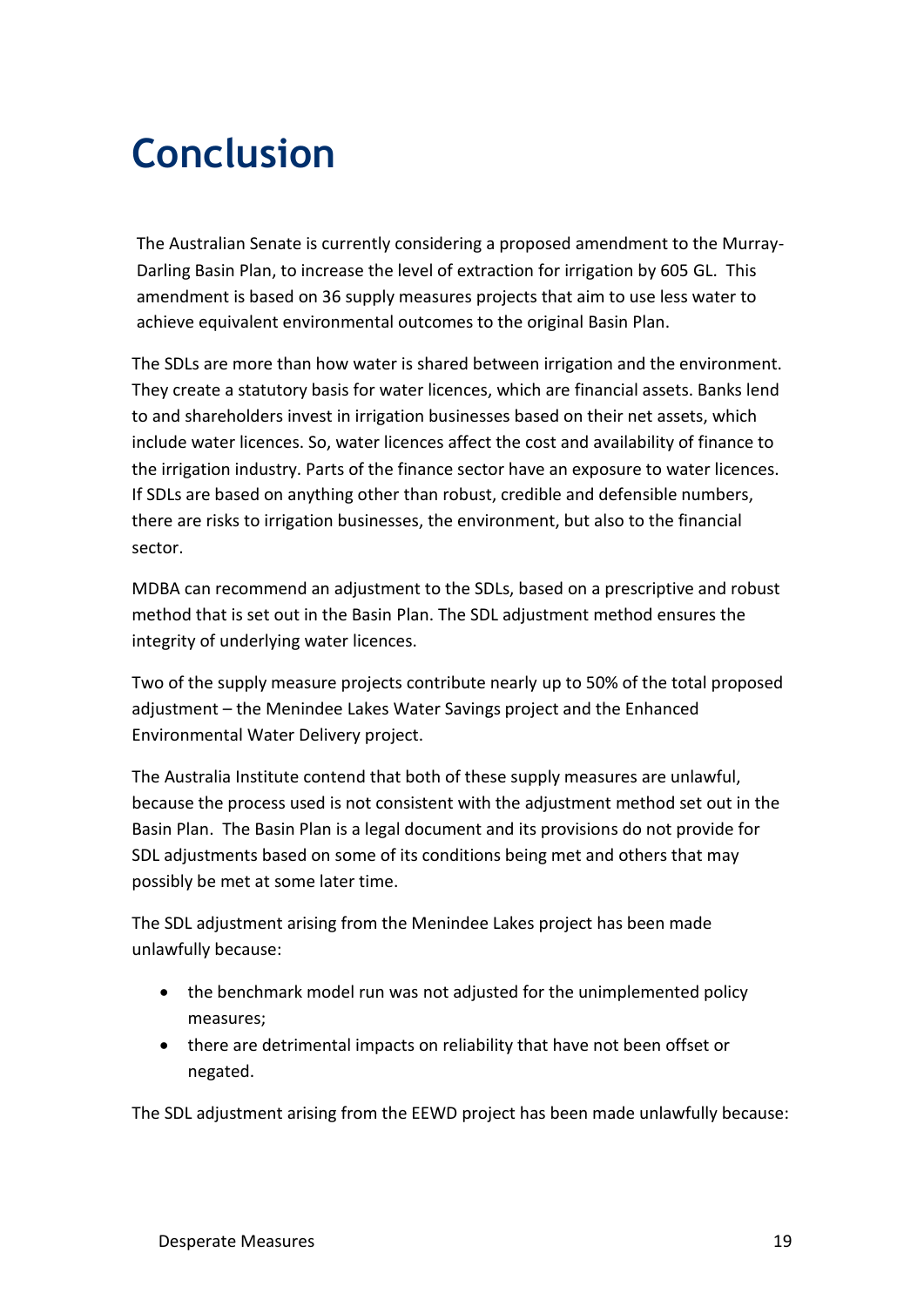- the model run for the supply measure has altered the benchmark model for the supply measure in a way that is inconsistent with the allowable changes outlined under the Basin Plan.<sup>22</sup>
- the unimplemented policy measure to allow releases of environmental water is not adjusted in the benchmark model run, and instead is included as a supply measure.

The MDBA estimated that more than an additional 1,250 GL is required to achieve the Basin Plan environmental outcomes if the anticipated policy measures were removed from the benchmark model run.<sup>23</sup> That is, the potential total adjustment to the SDL could be completely eliminated if the anticipated policies are not implemented.

Business cases for each supply measure form the basis for the SDL adjustment. None of the 36 business cases have been made publicly available or available to Senators. The lack of transparency raises several other questions that need to be answered before our parliamentarians can be confident that this amendment is justified.

The legislated method to adjust the SDLs is robust to maintain the integrity of the SDLs and underlying water licences. However, the adjustment to the SDL does not comply with the legislation. The amended SDLs undermine the financial security of all water licences and increase risk for the financial sector that is exposed to water. The Senate should disallow the amendment.

<sup>22</sup> Basin Plan, (2012), Schedule 6, s6.06(3)

<sup>23</sup> MDBA, (2014), *Constraints Management Strategy annual progress report 2013-14,*  https://www.mdba.gov.au/sites/default/files/pubs/CMS-Annual-Report-09Dec14.pdf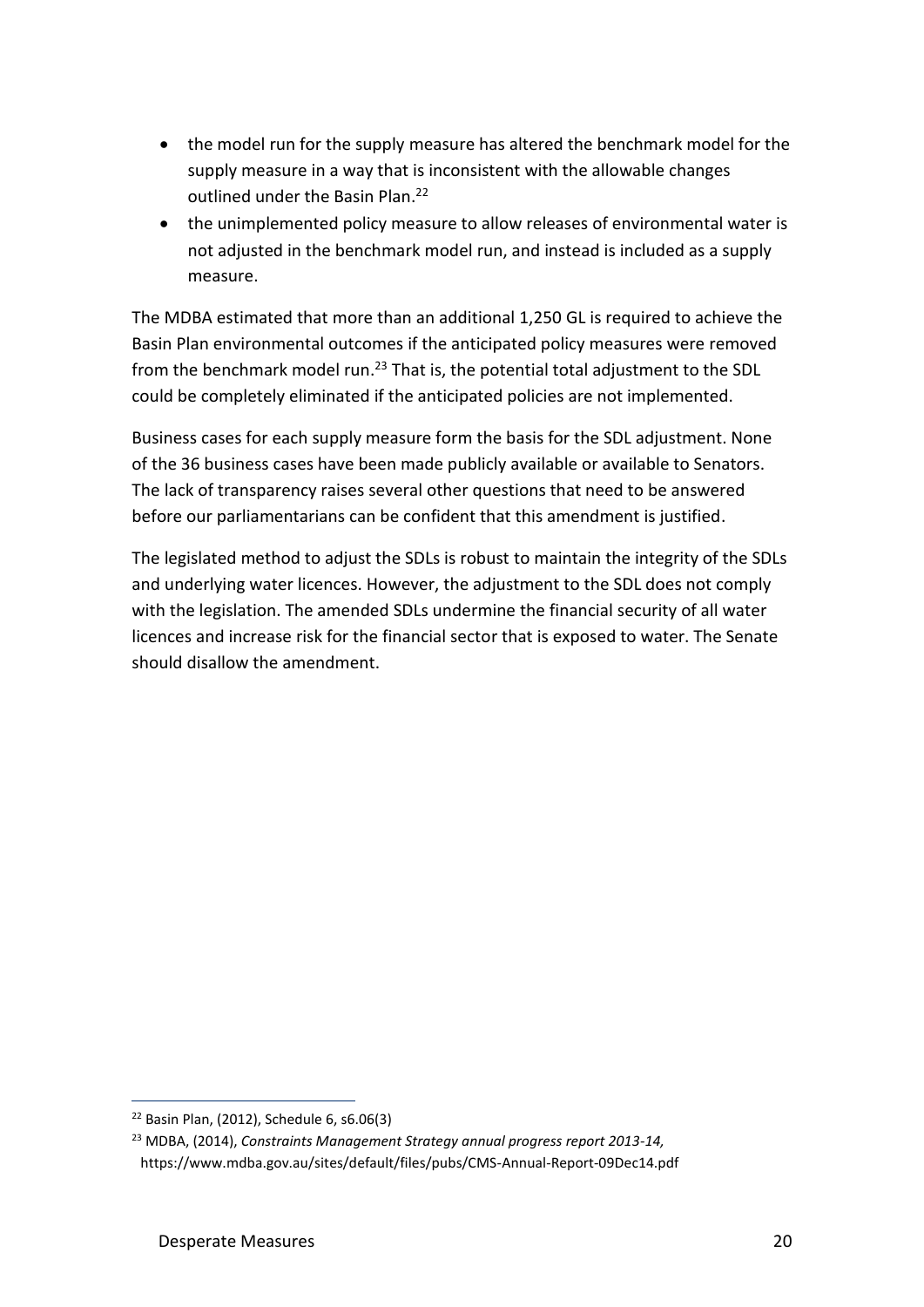# **Appendix A: Basin Plan extracts**

#### **S7.02**

*anticipated measure* means a measure that is part of the benchmark conditions of development.

*benchmark conditions of development* means the conditions of development that were assumed in the benchmark model described in Schedule 6 when the model was used to set the unadjusted SDLs for the Basin Plan.

*Note 1: These conditions include the infrastructure, rules and practices that were assumed in the benchmark model, including certain measures that were not yet in effect but were expected to be in place by 2019, including as a result of investments that the Commonwealth is committed to funding and are expected to recover the equivalent of at least 600 GL of water per year.*

*Note 2:The Authority will, in consultation with the Basin Officials Committee, prepare and publish a report detailing the benchmark conditions of development as soon as practicable after the Basin Plan is made.*

*benchmark environmental outcomes* has the meaning given in subsection 7.15(2).

#### **7.15 Contribution to adjustments from supply measures**

(1) Subject to this Division, the total *supply contribution* of the notified measures is the total increase in the SDLs for all the units affected by notified supply measures that will ensure that, calculated in accordance with the applicable method on the basis of:

- (a) a repeat of the historical climate conditions; and
- (b) the benchmark conditions of development modified by:
- (i) the addition of the notified supply measures; and
- (ii) the removal of any unimplemented policy measures;

the following results occur, as compared with the benchmark environmental outcomes:

(c) there are equivalent environmental outcomes; and